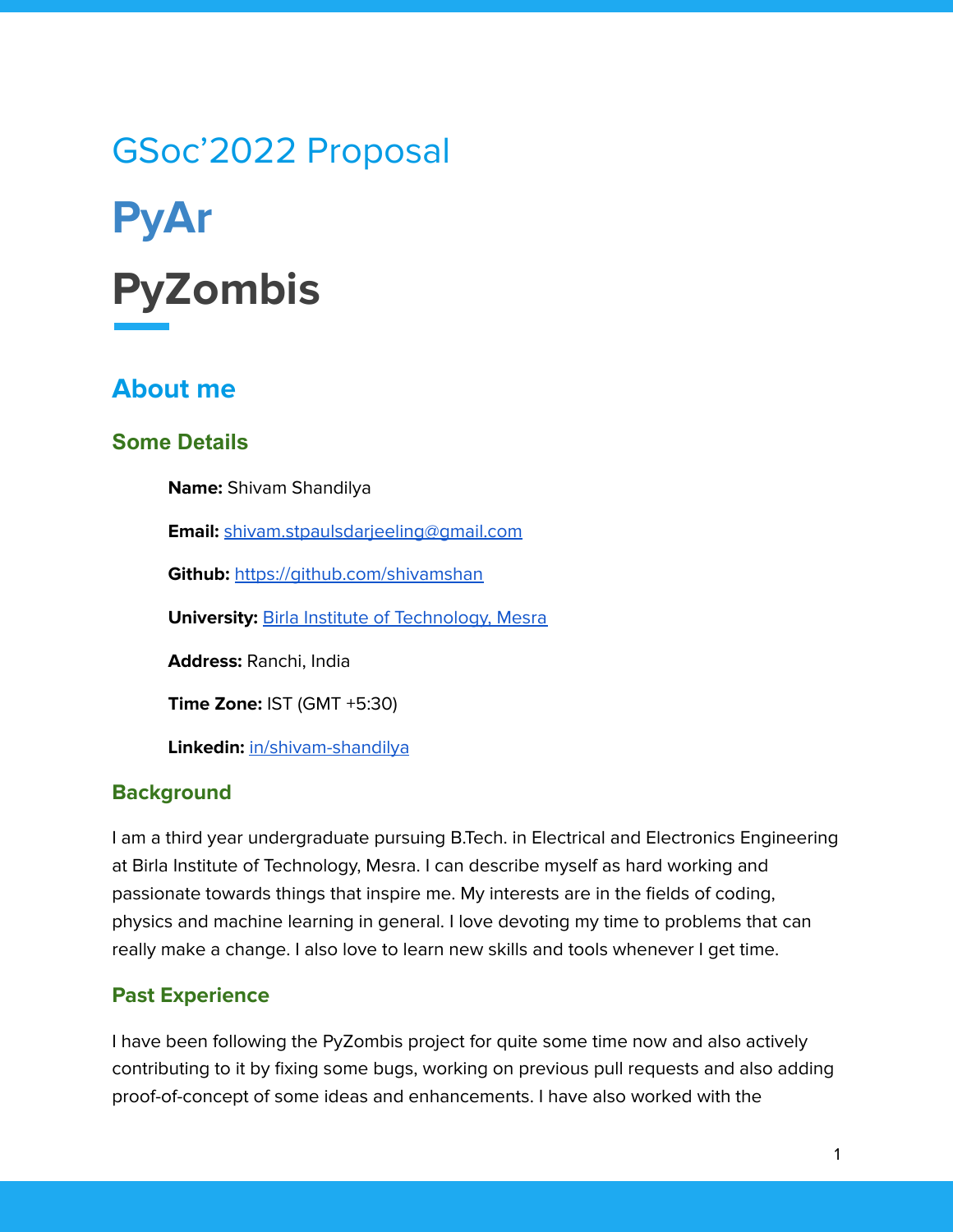maintainers to update the wiki section to help new contributors with the initial installation process.

I have also contributed to some other projects under PyAr such as PyAfipws and PyEmpaq. My contributions to these projects can be viewed [here](https://github.com/PyAr/pyafipws/pulls/shivamshan) (PyAfipws) and [here](https://github.com/facundobatista/pyempaq/pulls/shivamshan) (PyEmpaq). Apart from these I have contributed to projects like [MSS](https://github.com/Open-MSS/MSS/pulls).

Apart from open-source projects I have written some [blogs](https://www.analyticsvidhya.com/blog/author/noobmaster21/) mainly related to machine learning, participated in many hackathons and programs like 30 days of [Google](https://events.withgoogle.com/30daysofgooglecloud/) Cloud and I also have a keen interest in Quantum [Computing](https://www.linkedin.com/posts/shivam-shandilya-648112154_ibmquantum-qiskit-quantumcomputing-activity-6719500810922852352-BCcA?utm_source=linkedin_share&utm_medium=member_desktop_web).

I am proficient in git and github and can also adapt to new tools and softwares quite quickly.

#### **Projects done**

● **TextronAI:** (Team-project) A deep-learning based speech-to-text app that leverages state-of-the-art open-source engine [mozilla/DeepSpeech](https://github.com/mozilla/DeepSpeech) to transcribe system audio to text-based output in real time. The idea was to integrate our app in meeting apps(e.g. Microsoft Teams) and provide features such as recording meetings offline, transcribing audio to text, highlighting important discussions/ timelines/deadlines etc. This project is still under-development.

#### Project [link](https://github.com/zee-bit/Team-Apocalypse).

**Tech-stack:** Python, ElectronJS, Flask, DeepSpeech.

**● Facial Expression Detection:** This project makes use of Convolutional Neural Networks to detect 7 basic facial expressions.

Project [link](https://github.com/shivamshan/FACIAL-EXPRESSION-DETECTION-AND-MODEL-DEPLOYMENT).

**Tech-stack:** Python, Flask, Tensorflow

● **Vitarana Drone**:(Team-project) This project was made as part of e-Yantra/e-YRC an annual international robotics competition hosted by IIT Bombay. We were assigned the theme of Vitarana Drone(Distribution Drone) and the idea was to simulate a quadcopter drone that would pick parcels from the source destination and drop them to the target destination. Our team was able to successfully implement the whole theme and was among the top few teams to reach the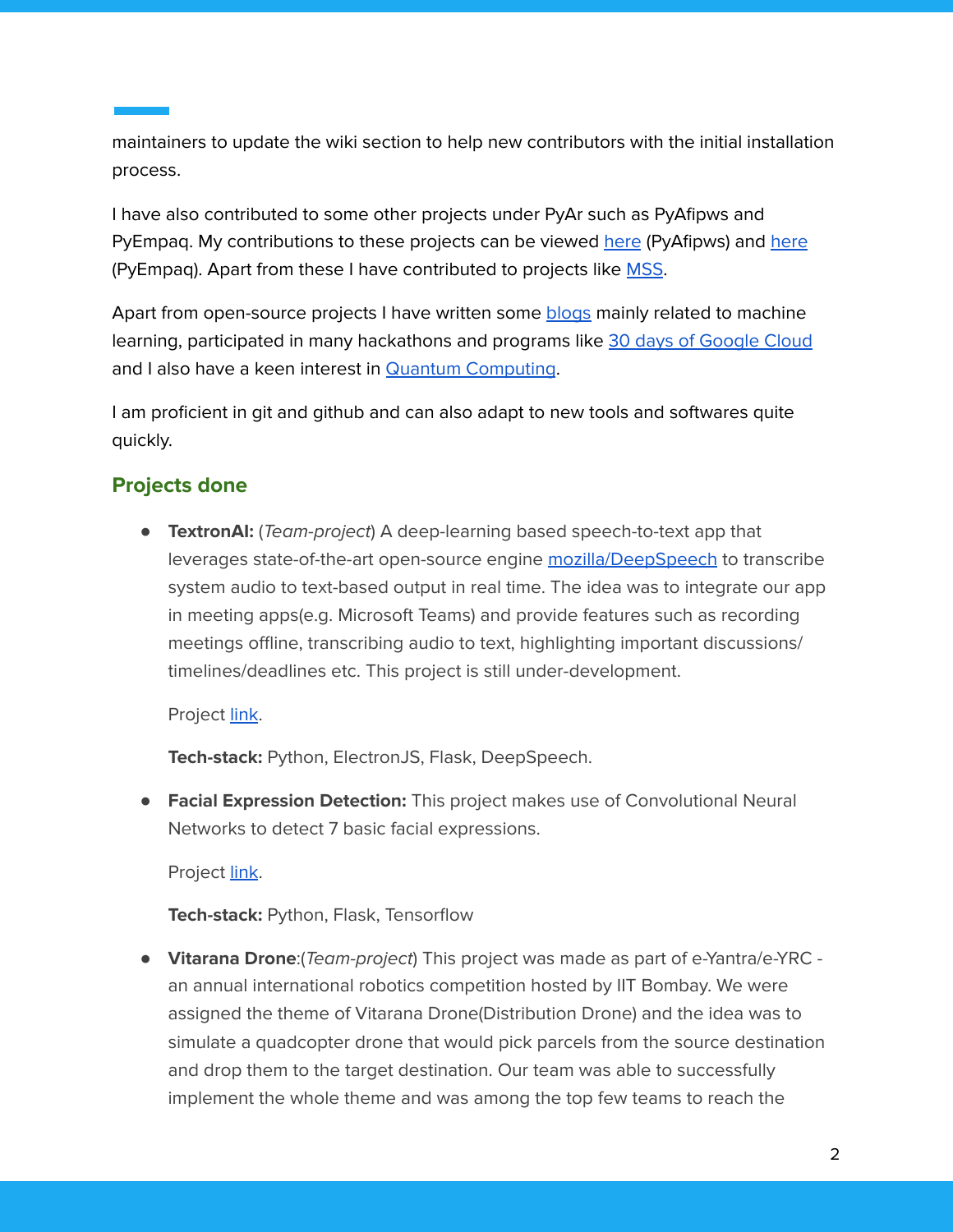semi-finals.Tech-stacks: Python,Gazebo Simulator, OpenCV, Path planning and Control systems.

# **Contributions to PyZombis**

| <b>PR</b> | <b>Description</b>                                 | <b>Status</b> |
|-----------|----------------------------------------------------|---------------|
| #221      | <b>E2E tests for TWP33 to detect API issues</b>    | Open          |
| #208      | <b>Fixed failing proxy in TWP45 lectures</b>       | Open          |
| #206      | <b>Fixed failing proxy in TWP35 lectures</b>       | Open          |
| #204      | <b>Fixed failing proxy in TWP33 lectures</b>       | Merged        |
| #202      | Update runestone install repo link                 | Merged        |
| #201      | <b>Pygame POC</b>                                  | Open          |
| #200      | <b>Refactor TWP42: Bases de Datos using SQL.js</b> | Open          |
| #199      | added external api to replace failing api          | Open          |

List of issues opened by me can be checked from [here.](https://github.com/PyAr/PyZombis/issues/created_by/shivamshan)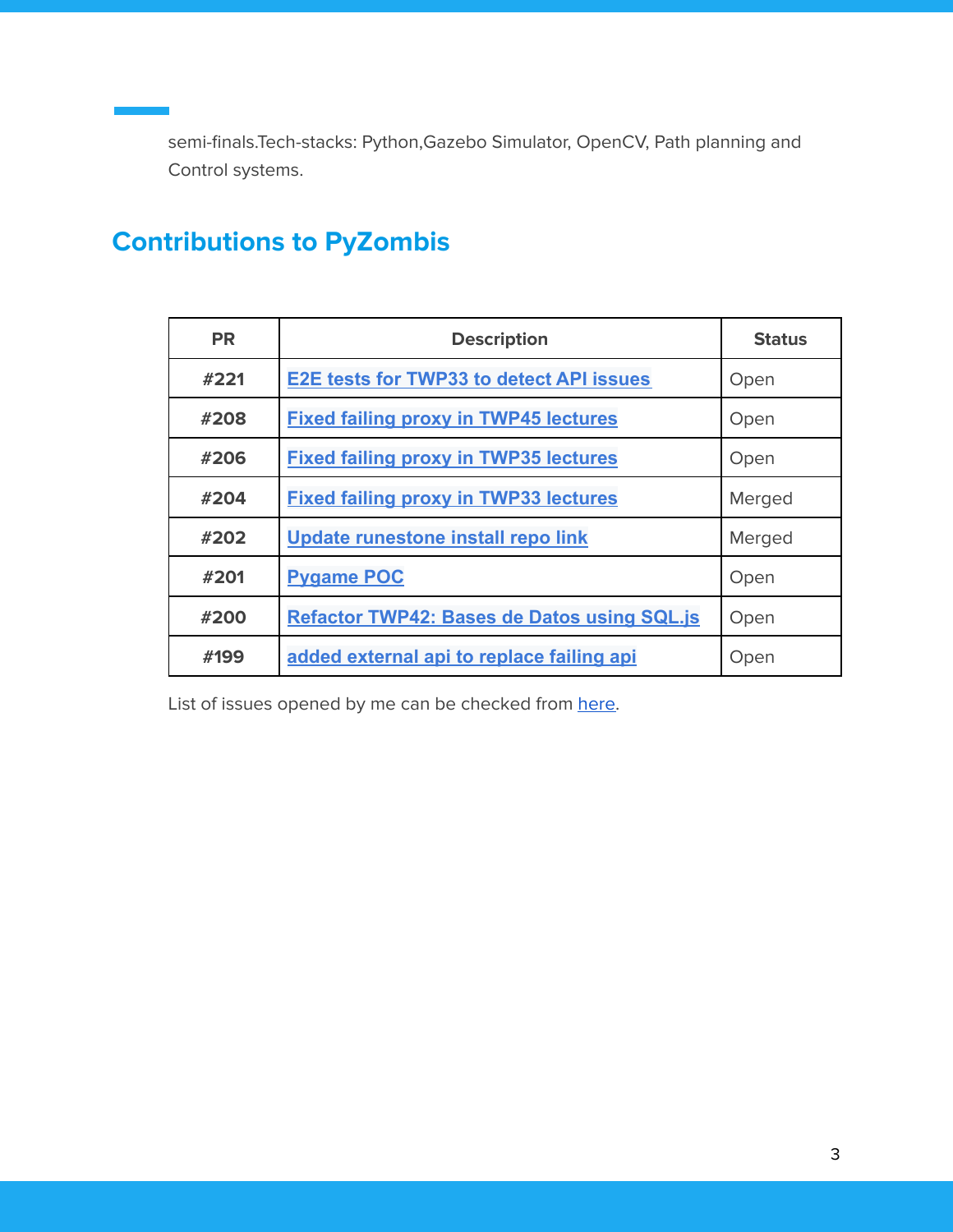## **Proposal**

## **Project Abstract**

[PyZombis](http://pyar.github.io/PyZombis/index.html) is a community course to teach Python to the spanish-speaking community. It is based on a Brazilian MOOC Python [para Zumbis.](https://www.pycursos.com/python-para-zumbis/) The idea is to make an improved version of the course in Spanish, with an interactive environment for the students, that allows them to visualize and try active code on the site (made possible thanks to the Runestone library). As per last GSoC, Brython interpreter support was added to active code, so that students could now write and execute Brython code. I plan to use this to add and improve lectures for the MOOC. Previously PyZombis was using [Skulpt](https://skulpt.org/) as its Python's online interpreter. Skulpt did not provide support for sqlite3 and PyGame, two python libraries that are used to teach SQL basics and pygame basics respectively in PyZombis lectures. Therefore, currently the lectures are not interactive. I also plan to help provide alternative solutions that will allow the lectures to be taught in an interactive way.

## **Project Description**

These are some of the milestones that I plan to focus on:

#### **Interactive SQL lectures**

Currently the SQL lectures([TWP42: Bases de datos\)](http://pyar.github.io/PyZombis/master/lectures/TWP42/toctree.html) are not interactive, the reason being PyZombis' current web interpreter, [Skulpt](https://skulpt.org/), which has blocked the implementation of complex exercises like this one due to of its limitations with some libraries, specifically *sqlite3* in this case.

My proposal to fix this issue is based on  $PR #184$ , which proposes to use sql. is for this purpose with the help of DOM features. I plan to design a wrapper for sqlite3 which will mimic its functions along with sql.js to handle the actual sql queries. An initial pull request which serves as a proof-of-concept for this idea can be found here, [PR #200](https://github.com/PyAr/PyZombis/pull/200). I plan to build upon this idea and make the lectures as interactive as possible. The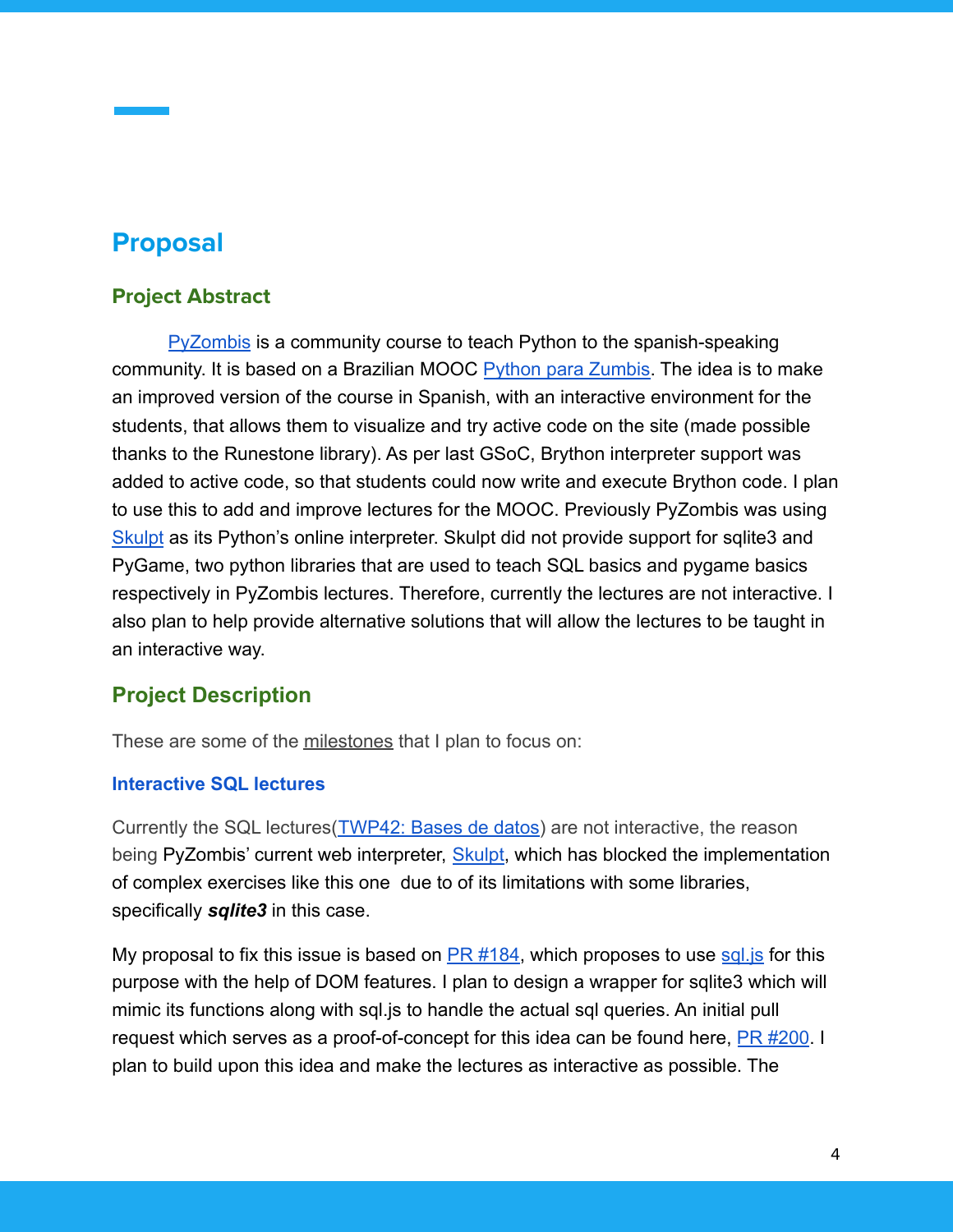wrapper that I plan to design can also be expanded in the future if more functionalities of sqlite3 are required for teaching the lectures.

#### **Interactive PyGame lectures**

The PyGame lectures([TWP60:Pygame](http://pyar.github.io/PyZombis/master/lectures/TWP60/toctree.html)), same as the SQL lectures are also not interactive due to the same reasons. Since brython is currently available as an interpreter in PyZombis, for this issue I tried using an old brython-pygame fork, which can be found [here.](https://github.com/wkta/brython-pygame) This fork is no longer maintained by the owners and hence many features are missing or do not work. After fixing some bugs I managed to get a working [proof of concept](https://github.com/PyAr/PyZombis/pull/201) for this idea that I further plan to explore.

I also plan to explore [pyjsdl](https://gatc.ca/projects/pyjsdl/) and game is as a javascript wrapper for this purpose. Pyjsdl library has a more complete implementation of pygame but it needs some modification to make it brython compatible for the canvas drawing methods to work. Gamejs on the other hand can be used as a wrapper to implement the necessary functions and features of pygame required to teach the lectures.

#### **Web development lectures using web2py**

If time permits I also plan to make the [Web development](http://pyar.github.io/PyZombis/master/lectures/TWP65/toctree.html) intro lectures interactive using [web2py](http://www.web2py.com/) educational framework. This would serve as a capstone project for peer- review final course assignment. This would include a full revision of the lesson and a Kubernetes deployment script to provide a full web2py multi-tenant server where the students can log-in and develop/execute their web exercises.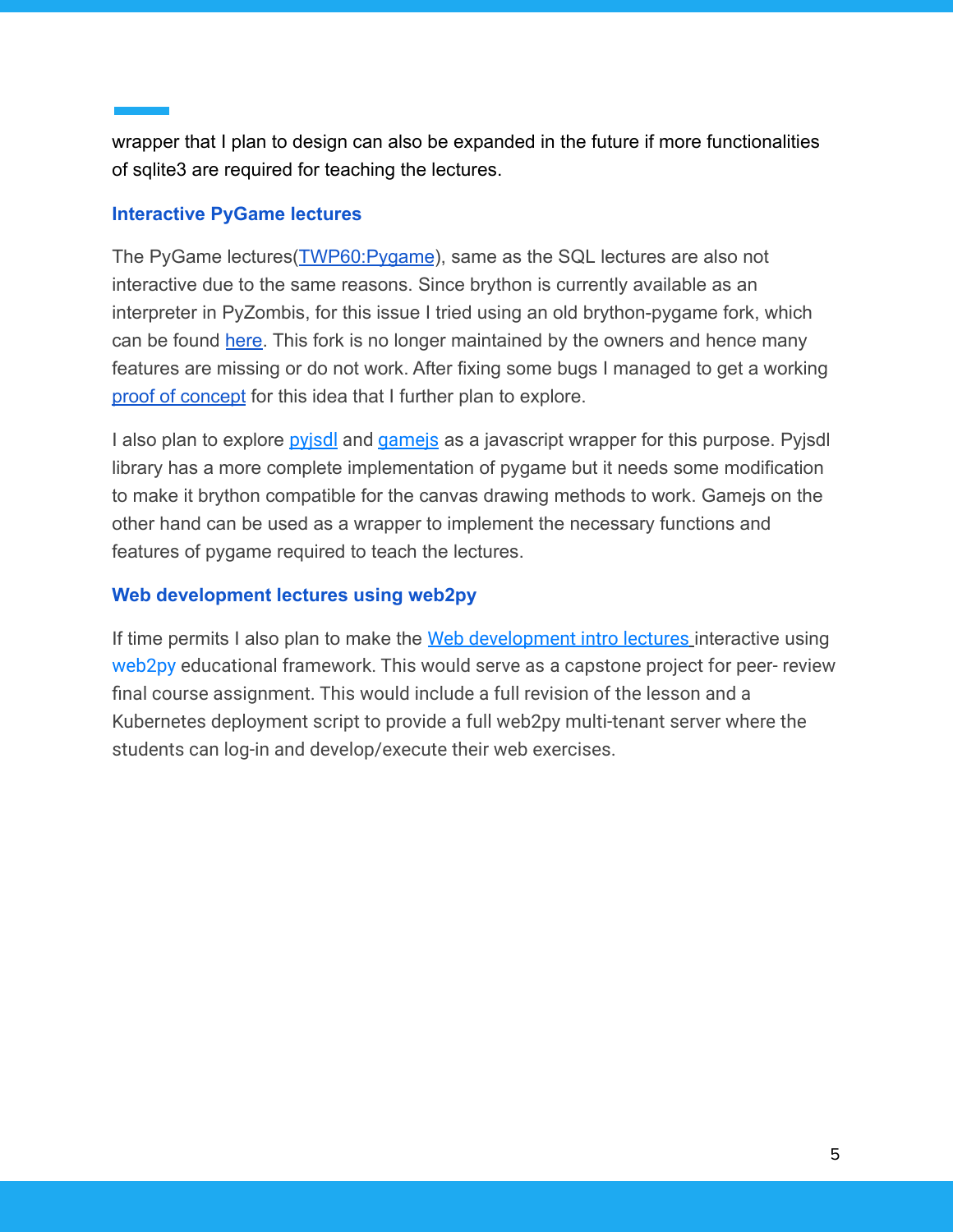# **Timeline**

| <b>Period</b>                                                | Work to be done                                                                                                                                                                                                                                                 |  |
|--------------------------------------------------------------|-----------------------------------------------------------------------------------------------------------------------------------------------------------------------------------------------------------------------------------------------------------------|--|
| May 20 - June 12<br>(Community bonding)                      | Familiarize myself with the requirements of SQL and<br>$\bullet$<br>PyGame lectures.<br>Discuss possible and available solutions with mentors<br>Experiment and define the final solution for SQLite and<br>PyGame<br>Work on old and incomplete pull requests  |  |
| June 13 - June 27<br>(Week 1 - Week 2)                       | Close previous PRs related to SQL lectures<br>Implement the basic skeleton for the wrapper with sql.js<br>and brython<br>Start implementation of sqlite wrapper                                                                                                 |  |
| June 28 - July 11<br>(Week 3 - Week 4)                       | Complete the sqlite wrapper<br>Start implementation of the sql lectures in accordance<br>with the original plan<br>Complete the implementation of the lectures<br>Write E2E tests with playwright                                                               |  |
| July 12 - July 25<br>(Week 5 - Week 6)                       | Decide upon the best option to implement the<br>$\bullet$<br>lectures(pyjsdl, games, old brython fork)<br>Start implementation of the wrapper to build the<br>$\bullet$<br>lectures upon<br>Complete the wrapper with all the features to teach the<br>lectures |  |
| July 26 - August 8<br>(Week 7 - Week 8)                      | Start implementation of Pygame lectures using the<br>wrapper<br>Complete implementation of the lectures<br>Write E2E tests with playwright                                                                                                                      |  |
| August 9 - August 29<br>(Week 9 - Week 10) <sup>**</sup>     | If time permits, start implementation the web<br>development introduction lectures using web2py<br>Complete making the web development lectures<br>interactive<br>Write E2E tests with playwright                                                               |  |
| August 30 - September 5<br>(Week 11 - Week 12) <sup>**</sup> | If time permits, continue with web2py implementation<br>Complete and wrap up any remaining work<br>Document all the changes made<br>Time slot in case of any delay                                                                                              |  |